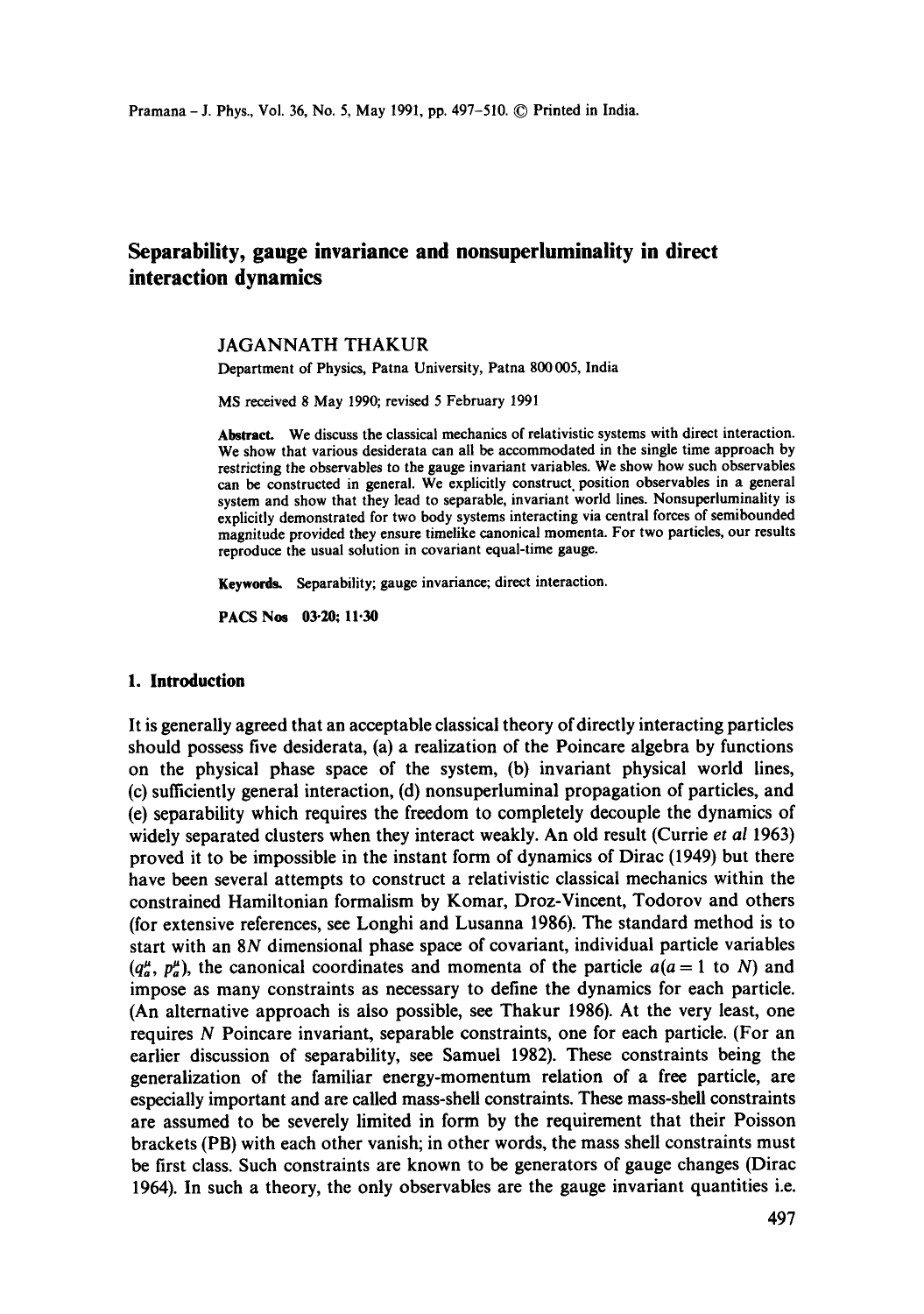## 498 *Jagannath Thakur*

those dynamical variables whose PB with mass-shell constraints vanish. The canonical coordinate is not one of them; it may, however, be (weakly) equal to the physical coordinate for a restricted set of available states satisfying additional constraints called gauges. In general, gauges determine dynamics by picking out a particular Hamiltonian which preserves them and the problem is one of finding a satisfactory gauge which incorporates the conditions set forth above. It has been suggested (Balachandran *et al* 1982) that it is, in general, impossible to satisfy the above criteria especially (b) and (e) if the physical coordinates are strongly equal to the canonical coordinates in the chosen gauge. The formulation of the world line condition (WLC) given by Sudarshan *et al* (1981) and by Kihlberg *et al* (1981) is unduly restrictive in that it does not allow the physical coordinate and the canonical coordinate to differ by gauge constraints. With this freedom, the WLC becomes practically innocuous and one can accommodate the condition (d) of nonsuperluminality. In other words, a gauge invariant physical position vector can be defined in such a way as to meet the conditions listed above *and be* weakly equal to the canonical position vector for some gauge choice. The requirement of gauge invariance is natural in a theory such as this and it is gauge invariance which accommodates the conflicting requirements listed above. The construction of gauge invariant physical position four vectors satisfying the conditions listed above is, in fact, the chief new element in the present work.

The present construction was made possible by the realization that there may not exist one single gauge in which all the physical position vectors equal the canonical position vectors even weakly. We have, therefore, used different gauges to define the position vectors of different particles. This represents a major departure from the current uses in this field which, following Dirac, has followed the practice ofattempting to find a single set of gauge constraints to make a second class set out of initial first class constraints. We believe that the earlier workers did not take full advantage of the flexibility of constrained Hamiltonian formalism and were unduly influenced by field theoretic analogy. For example, in electrodynamics, the gauge invariant quantities are known, from the beginning, to be given by  $F_{\mu\nu} = \partial_{\mu}A_{\nu}-\partial_{\nu}A_{\mu}$  and functions thereof. This is not true in the present case and as we show in  $\S$ 3 gauge invariant quantities are best constructed by prescribing gauge conditions. This lends particular importance to the choice of gauge conditions for physical position vectors. Our choice satisfies all the requirements in the explicitly known cases. These are systems where each particle interacts with at most one other particle in the system; we call such systems monogamous. We insist that for a monogamous system with central (i.e. depending only on the spatial separation in the two body rest frame) potentials restricted to ensure time-like nature of canonical momenta, nonsuperluminality should hold for *all* available states. For more general i.e. momentum dependent potentials, the corresponding results are only a little more complicated. For nonmonogamous systems, our results show nonsuperluminality for infinitesimal central forces. We believe our result to be valid for all systems but we have not been able to prove it for nonmonogamous systems because of lack of information about the form of mass shell constraints.

The plan of the paper is as follows. In  $\S 2$  we give a brief introduction to the mass-shell constraints as we know them and show how the expectation value of a gauge invariant observable can be defined in terms of a probability distribution function. This is a general formulation but it shows, already at the classical level,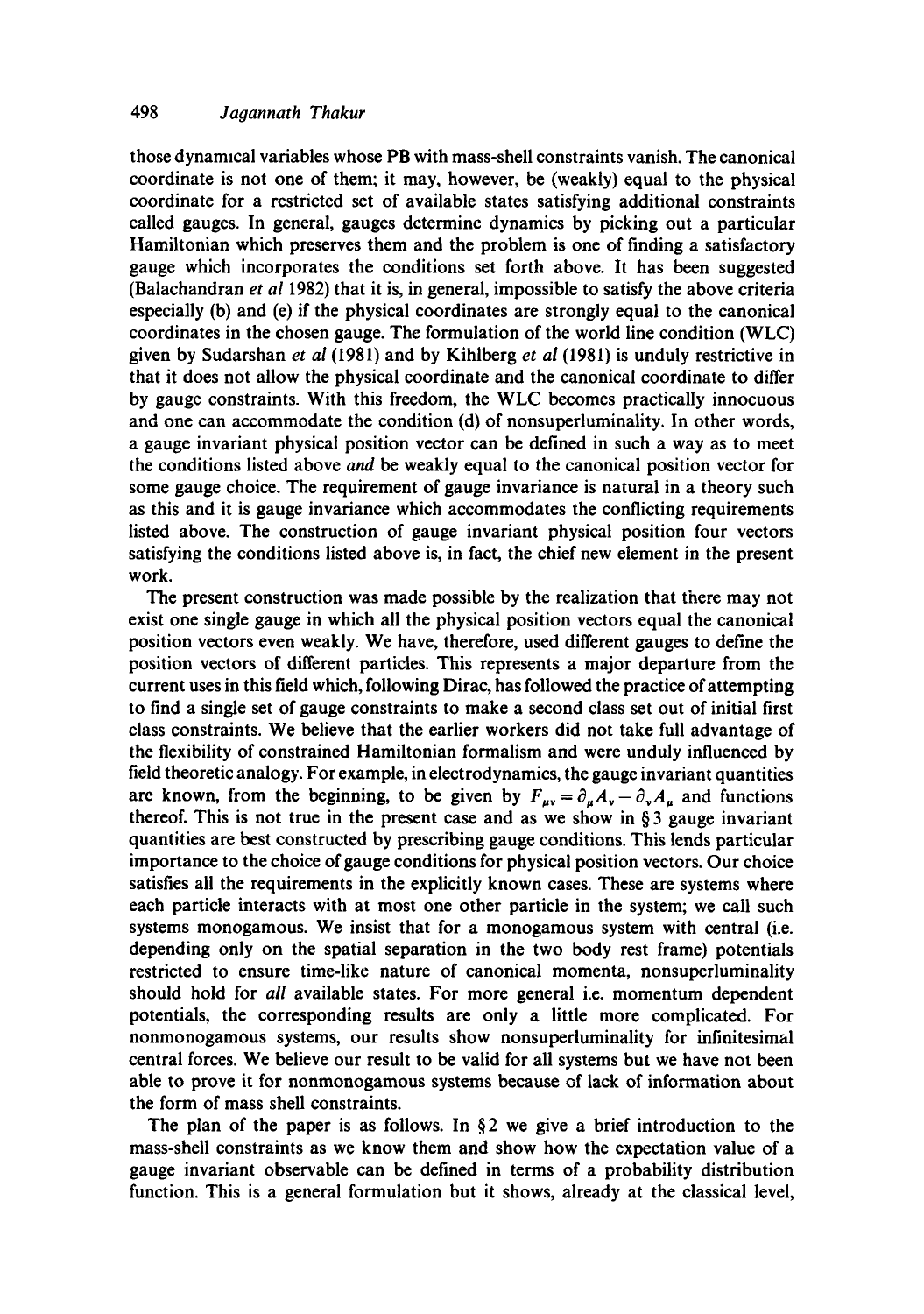## *Direct interaction dynamics* 499

how divergence difficulties can arise in a gauge theory. (At the classical level these difficulties are completely innocuous). In  $\S$  3 we devote ourselves to the construction of gauge invariant observables. Section 4 is devoted to the physical position observable and how it meets the requirements of separability, nonsuperluminality and WLC. In § 5 we illustrate our method with an explicit solution for a two body system interacting via harmonic forces. Section 6 is devoted to outlining a summary of the present work and making a few brief remarks.

### **2. General considerations**

We describe a system of N particles by introducing an 8N dimensional phase space spanned by covariant, canonical coordinates and momenta  $(q_a^{\mu}, p_a^{\mu})$ ,  $a = 1$  to N, with the only non-vanishing PB being

$$
[q_a^\mu, p_b^\nu] = -\delta_{ab} g^{\mu\nu} \tag{1}
$$

where  $g^{\mu\nu} = \text{diag}(+,-,-,-)$ . The motion of the particles is assumed to be subject to N mass-shell constraints of the form

$$
K_a = m_a^2 - p_a^2 + V_a(q, p) \approx 0
$$
 (2)

which are (a) Poincare invariant, (b) separable, and (c) strongly compatible in the sense of having *(strongly)* vanishing PB

$$
[K_a, K_b] = 0 \tag{3}
$$

It is important for our purpose that (3) holds strongly for in that case, separability can be used to fix  $K_a$  uniquely. Actually we require something even stronger. With the Lie-Liouville operator

$$
L_{K_a} = \sum_{b} \left( \frac{\partial K_a}{\partial q_b^{\mu}} \frac{\partial}{\partial p_{b\mu}} - \frac{\partial K_a}{\partial p_{b\mu}} \frac{\partial}{\partial q_b^{\mu}} \right),
$$
(4)

which satisfies

$$
L_{K_a}\varphi = [\varphi, K_a] \tag{5}
$$

we want  $exp(\sum_{i=1}^{N} \alpha_i L_{K_i})$  to be an N parameter Abelian group  $A_N$  of canonical transformations and we shall assume that this is so.

Several explicit solutions of (3) are known in the form of (2). For free particles, we can take  $V_a = 0$ . For two particles, we can take

$$
V_1 = V_2 = V(q_T, p_1, p_2) \tag{6}
$$

where we define  $q_T = q - q \cdot \hat{P}\hat{P}$ ,  $q = q_1 - q_2$ ,  $\hat{P} = P/(P^2)^{\frac{1}{2}}$ ,  $P = p_1 + p_2$ . This is not the most general solution but is sufficient for our purpose. This solution can be generalized to the case of monogamous systems. For a general N-particle system  $(N > 2)$ , no explicit physically acceptable solutions are known in closed form but the existence of such solutions is easily established. Let  $\Phi$  be a Poincare invariant separable function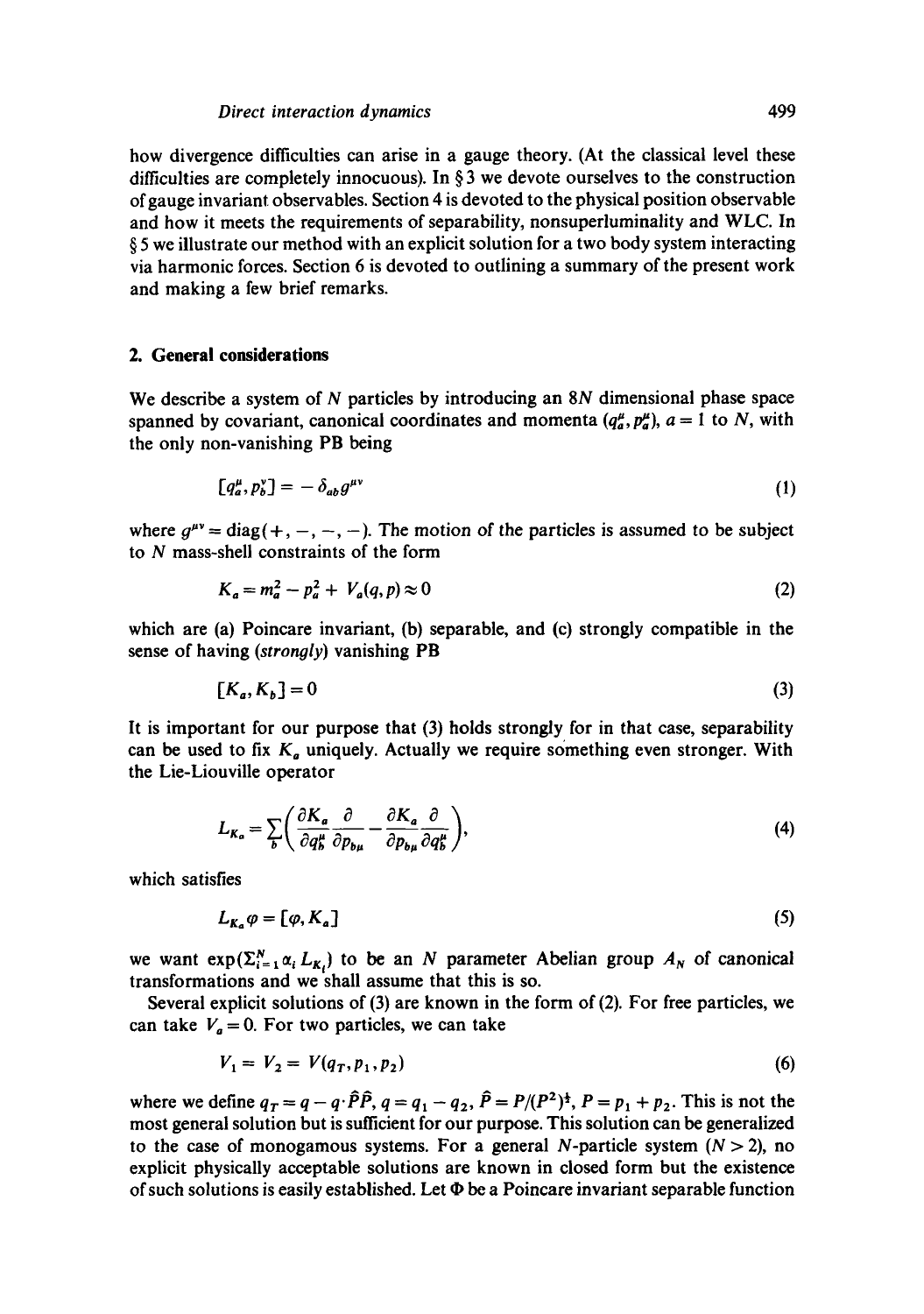of the form

$$
\Phi(q_{ab}^T, p_c) \tag{7}
$$

where  $q_{ab}^T = q_{ab}^T - q_{ab} \cdot \hat{P}_{ab} \hat{P}_{ab}$ ,  $P_{ab} = p_a + p_b$ ,  $q_{ab} = q_a - q_b$ . To be nontrivial,  $\Phi$  must also have a complicated momentum dependence. Since a nontrivial Hamiltonian can be obtained in classical mechanics by canonical transformation of a trivial Hamiltonian we can take

$$
K_a = \exp\left(L_{\mathbf{Q}}\right) K_a^0,\tag{8}
$$

where  $K_a^0 = m_a^2 - p_a^2$  is the free particle constraint. Then (8) is a solution of (3) of the desired form. However, in general, this is only a local solution and conditions for obtaining global solutions are not known. Nevertheless, there is an approximate solution for infinitesimal potentials. It is (with  $V_{ab} = V_{ba}$ ).

$$
K_a = m_a^2 - p_a^2 + \varepsilon \sum_{b \neq a} V_{ab}(q_{ab}^T, p_a, p_b) + O(\varepsilon^2). \tag{9}
$$

Since Dirac (1964) has shown that a theory with first class constraints is a gauge theory with the constraints being the generators of gauge changes, we are faced with the task of finding a physical interpretation for such a theory. A dynamical variable is gauge invariant if its PB with the mass-shell constraints vanishes. Such gauge invariant quantities may depend explicitly on the chosen evolution parameter  $\theta$ . If it does not depend on  $\theta$  explicitly we shall say that it is reparametrization invariant. It is easy to see from the equation of motion,

$$
\frac{\mathrm{d}f}{\mathrm{d}\theta} = \frac{\partial f}{\partial \theta} + \sum_{a} U_a(\theta) [f, K_a], \tag{10}
$$

that a gauge and reparametrization invariant quantity is necessarily a constant. We shall get this same result by using a representation of gauge invariant observables in terms of a standard set of canonical variables that we shall often use. Define a set of canonical variables such that  $K_a = P_a$  are N of the new momenta. Let the conjugate variables be  $Q_a$  with  $[Q_a, P_b] = \delta_{ab}$ . Let the remaining variables, all constants of motion, be denoted by  $Q^*$  and  $P^*$ . Then a gauge invariant variable is necessarily of the form

$$
f(Q^*, P^*, P_a, \theta). \tag{11}
$$

It is reparametrization invariant if it does not depend on  $\theta$  and it is then necessarily a constant. (Here and in § 3 we are using ideas similar in spirit to Faddeev and Popov (1967) method in gauge field theory.)

We shall formulate classical mechanics in the general way common in statistical mechanics. We introduce a probability distribution function  $\rho(p, q, \theta)$  subject to two conditions. Firstly,  $\rho$  is gauge invariant,

$$
L_{K_a} \rho = [\rho, K_a] = 0. \tag{12}
$$

Secondly, the support of  $\rho$  is limited to regions where (2) holds. A standard form of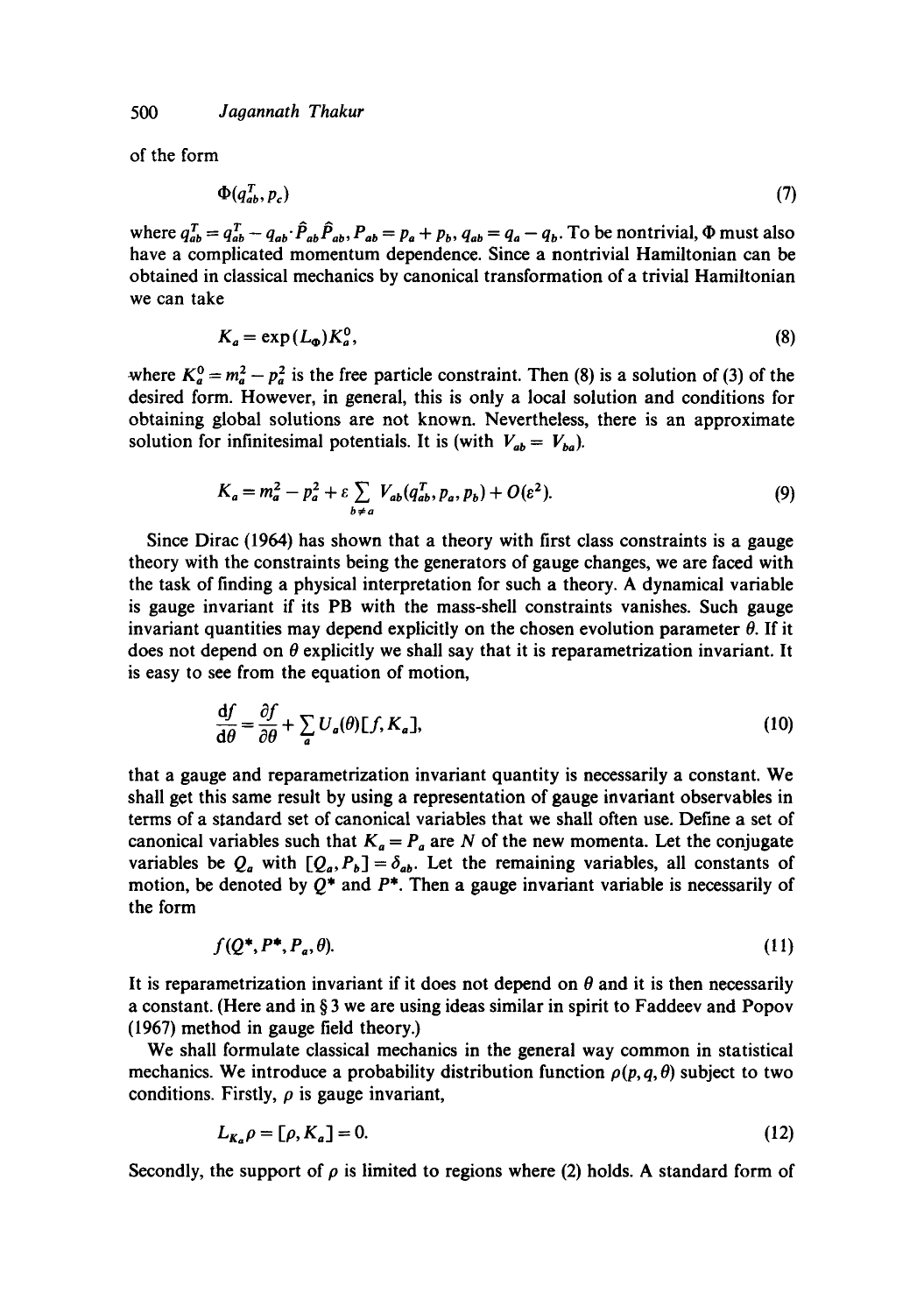**p** satisfying these criteria is

$$
\rho = \tilde{\rho}(P^*, Q^*, \theta) \prod_{a=1}^N \delta(P_a), \qquad (13)
$$

where, for a physically acceptable probability measure, we also require

$$
\int (dP^*dQ^*)\tilde{\rho}(P^*,Q^*,\theta) < \infty.
$$
 (14)

*The observables are assumed to be one-to-one with gauge invariant quantities.* We define the expectation value of an observable  $f(P^*, Q^*, P_a, \theta)$  to be

$$
\langle f \rangle = \frac{\int (dP^* dQ^*) f(P^*, Q^*, 0, \theta) \tilde{\rho}(P^*, Q^*, \theta)}{\int (dP^* dQ^*) \tilde{\rho}(P^*, Q^*, \theta)}
$$
(15)

Equation (15) is unexceptionable but from a practical point of view, the canonical variables ( $P^*, Q^*$ ) are hard to obtain. It is more common to define  $\langle f \rangle$  as the ratio of two formally divergent quantities.

$$
\langle f \rangle = \frac{\int (dp \, dq) f \rho(p, q, \theta)}{\int (dp \, dq) \rho(p, q, \theta)}.
$$
\n(16)

If we use  $(dp dq) = (dP^* dQ^*)(\prod_{a=1}^N dP_a dQ_a)$  and cancel the formally divergent factor  $\int \prod_{a=1}^{N} dQ_a$  in the numerator and denominator on the right of (16), we see that (16) reduces to (15) for the case of a gauge invariant function **f.** Actually, (15) is, perhaps, the only unambiguous meaning that one can give to (16).

With (16) as our basic assumption, we notice that the expectation value of a gauge variant dynamical variable with compact support in at least one of the  $Q_a$ 's is always zero. Thus only gauge invariant variables can be observables (i.e. quantities whose measurement can be used to gain information about the state of the system).

#### **3. Construction of gauge invariant observables**

Our next task is the construction of gauge invariant observables. These is a general way in which we can construct a gauge invariant variable which takes the same values in any gauge as a particular gauge variant quantity does in a specified gauge. Let the variable be  $f(q, p, \theta)$  and let us consider the guage,

$$
\chi_a(p,q) - \theta \approx 0,\tag{17}
$$

for  $a = 1$  to N. It is acceptable as a gauge if  $[\chi_a, K_b]$  is a nonsingular matrix i.e. if

$$
\det\left[\chi_a, K_b\right] \neq 0. \tag{18}
$$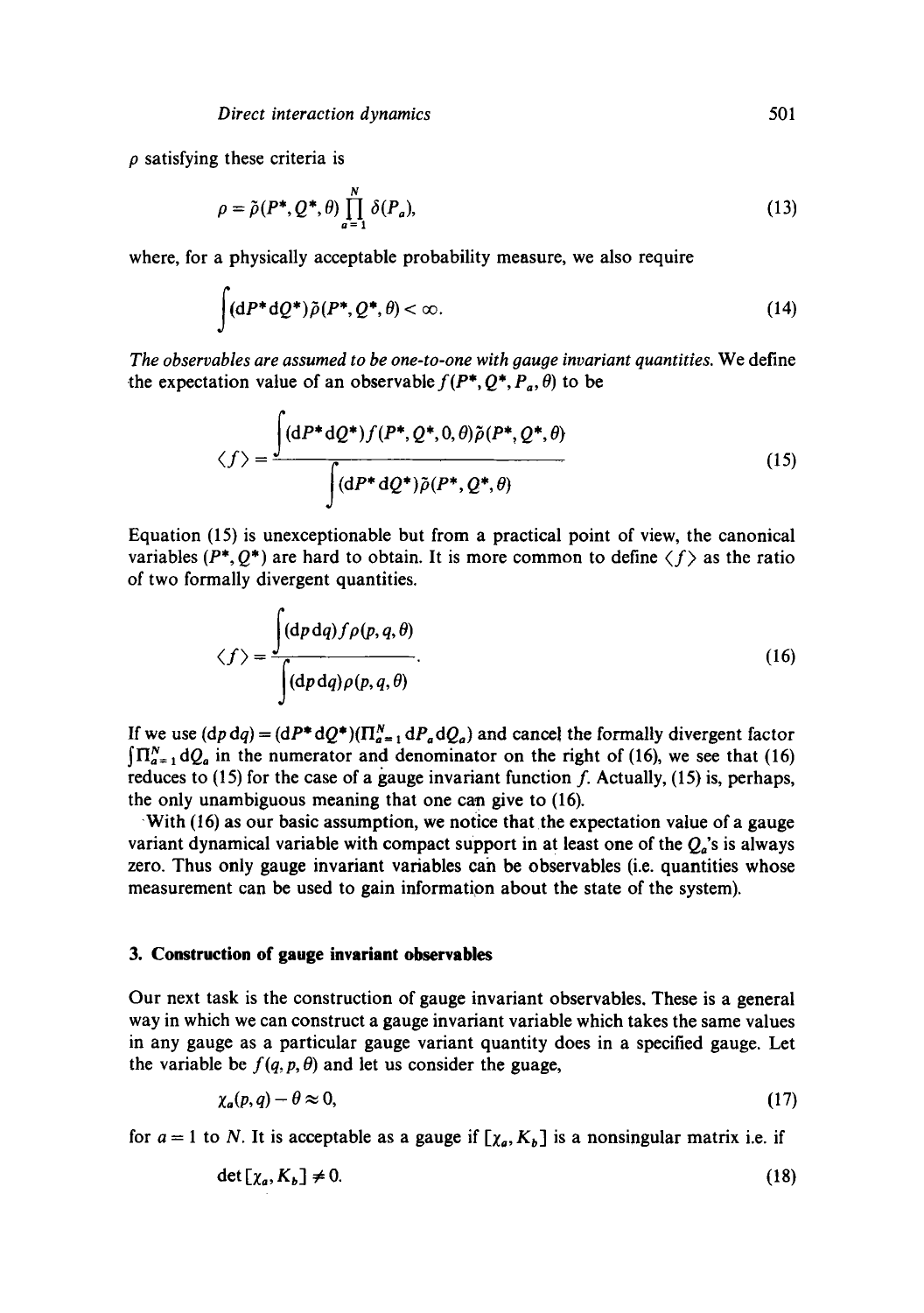In terms of our standard canonical variables this reads

$$
\det \left[ \frac{\partial \chi_a}{\partial Q_b} \right] \neq 0, \tag{19}
$$

so we can solve (17) for  $Q_a$ :

$$
Q_a = \overline{Q}_a(P^*, Q^*, P_a, \theta),\tag{20}
$$

The function  $f$  then takes the form

$$
f = f(P_a, \overline{Q}_a(P^*, Q^*, P_a, \theta), Q^*, P^*, \theta)
$$
\n(21)

in this gauge. If one thinks of this explicitly as a function of  $P_a$ ,  $P^*$  and  $Q^*$ , one has a gauge invariant function. We shall now give an explicit representation of such a function in a form which has obvious quantum mechanical analogy. First, we note that the following integral exists:

$$
(\Delta)^{-1} = \int d\alpha_1 \cdots d\alpha_N \exp\left(\sum_{i=1}^N \alpha_i L_{K_i}\right) \prod_{a=1}^N \delta(\chi_a - \theta). \tag{22}
$$

We use

$$
\prod_{a=1}^{N} \delta(\chi_a - \theta) = \left[ \det \frac{\partial \chi_a}{\partial Q_b} \right]_{Q_b - \bar{Q}_b} \prod_{c=1}^{N} \delta(Q_c - \bar{Q}_c)
$$
\n(23)

and

$$
\exp\bigg(\sum_{i=1}^N\alpha_i L_{K_i}\bigg)\prod_{c=1}^N\delta(Q_c-\bar{Q}_c)=\prod_{c=1}^N\delta(Q_c+\alpha_c-\bar{Q}_c). \hspace{1cm} (24)
$$

This also shows that  $\Delta$  is gauge invariant. Now consider

$$
\hat{f} = \int d\alpha_1 \cdots d\alpha_N \Delta \exp\left(\sum_{i=1}^N \alpha_i L_{K_i}\right) f \prod_{c=1}^N \delta(\chi_c - \theta). \tag{25}
$$

Using  $(22)$ - $(24)$  we see that this reduces to  $(21)$ . Actually we can prove something more specific also. Let us write

$$
\exp\left(\sum_{i=1}^{N} \alpha_i L_{K_i}\right) f = f(\alpha_1, \alpha_2, \cdots \alpha_N). \tag{26}
$$

We work in the gauge (17). Let C be the matrix inverse of  $[\chi_a, K_b]$  i.e.

$$
\sum_{b} [\chi_a, K_b] C_{bc} = \delta_{ac},
$$
\n
$$
\sum_{b} C_{ab} [\chi_b, K_c] = \delta_{ac},
$$
\n(27)

In (25), the  $\alpha_i$ 's are fixed by the vanishing of the argument of the delta function. Since

$$
\exp\bigg(\sum_{i=1}^N\alpha_i L_{K_i}\bigg)\delta(\chi_a-\theta)=\delta\bigg(\chi_a-\theta+\sum_{i=1}^N\alpha_i[\chi_a,K_i]\cdots\bigg).
$$
 (28)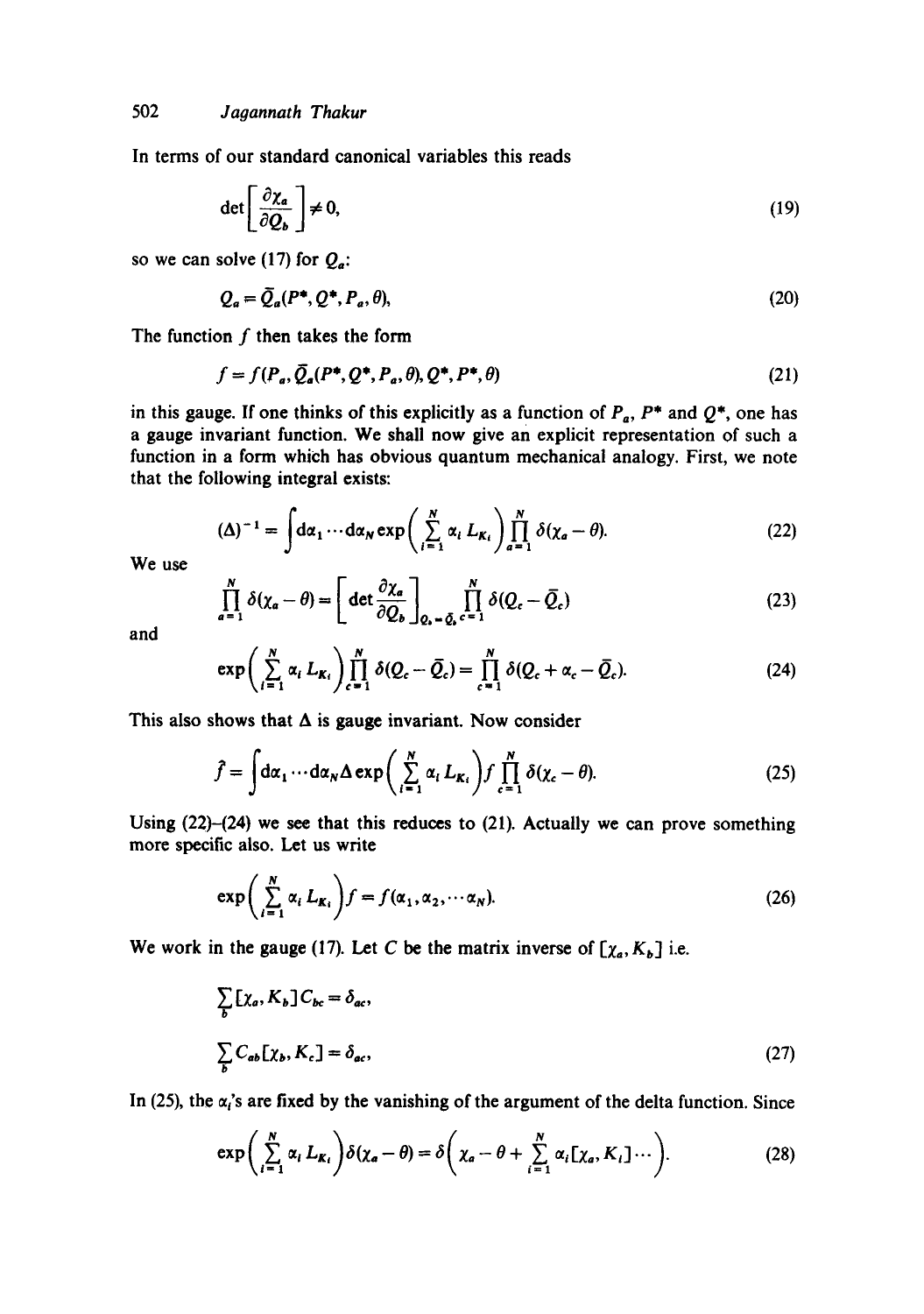we get in the gauge (17)

$$
\alpha_i \approx -\sum_a C_{ia}(\chi_a - \theta). \tag{29}
$$

Hence

$$
\hat{f} \approx f - \sum_{i,a} [f, K_i] C_{ia} (\chi_a - \theta)
$$
\n(30)

in this gauge. The important thing to notice is that  $\hat{f}$  weakly equals f in this gauge but the PB of  $\hat{f}$  with an arbitrary variable  $\varphi$  does not equal [f,  $\varphi$ ] even weakly; the PB of the gauge constraints  $\chi_a - \theta$  with  $\varphi$  also contribute.

#### **4. Physical position vector: separability, non-superluminality and world line condition**

The most important observable in classical mechanics is unquestionably the physical coordinate  $x_a^{\mu}$  since it is the quantity directly observed. We want  $x_a^{\mu}$  to be gauge invariant and to be weakly equal to the canonical coordinate  $q_a^{\mu}$  in some gauge. If the gauge is chosen properly,  $x_a^{\mu}$  will automatically satisfy WLC. Another important requirement is nonsuperluminality which must hold for all initial states subject only to (2). Also we want  $x_a^{\mu}$  to possess separability in the sense made precise below.

We shall concentrate on  $x_1^{\mu}$  the coordinates of the particle number 1. We must choose the gauge in which  $x_1^{\mu}$  is weakly equal to  $q_1^{\mu}$  in such a way that  $dq_1^{\mu}/d\theta$  is a time-like vector in this gauge for all admissible initial states (i.e. those satisfying (2)). Considering the constraint (9) and the equation of motion (10) we find (the arbitrary functions  $U_a(\theta)$  become specified when the gauge is fixed).

$$
\frac{dq_1^{\mu}}{d\theta} = 2U_1(\theta)p_1^{\mu} - \sum_b U_b(\theta) \sum_{c \neq b} \varepsilon \frac{\partial V_{bc}}{\partial p_{1\mu}} + O(\varepsilon^2). \tag{31}
$$

Restricting our considerations for the present to central potentials (i.e. to  $V_{ab}(q_{ab}^{T2})$ , we find

$$
\frac{\partial V_{b1}}{\partial p_{1\mu}} = V'_{b1}(q_{b1}^{T2})(-2q_{b1} \cdot P_{b1}) \frac{q_{b1}^{T\mu}}{\sqrt{(P_{b1})^2}}
$$
(32)

where prime denotes differentiation with respect to the argument. Now this is a space-like vector which can become arbitrarily large for some initial conditions since  $q_{b1}$ ,  $P_{b1}$  ranges between  $-\infty$  and  $+\infty$  unless it is made to vanish by a suitable choice of gauge. Such a term can destroy non-superluminality by making  $dq_1^{\mu}/d\theta$ space-like. Therefore, we shall choose our gauge to be  $(b = 2$  to N)

$$
\chi_b \equiv q_{b1} \cdot \hat{P}_{b1} \approx 0. \tag{33}
$$

This is the special gauge (with one other gauge condition to be specified) in which  $x_1^{\mu}$  equals  $q_1^{\mu}$  weakly. (Notice that the choice of gauge depends on the particle being considered and is different for different particles). We must choose the final constraint to be Poincare variant and explicitly dependent on  $\theta$  (because it sets the scale for the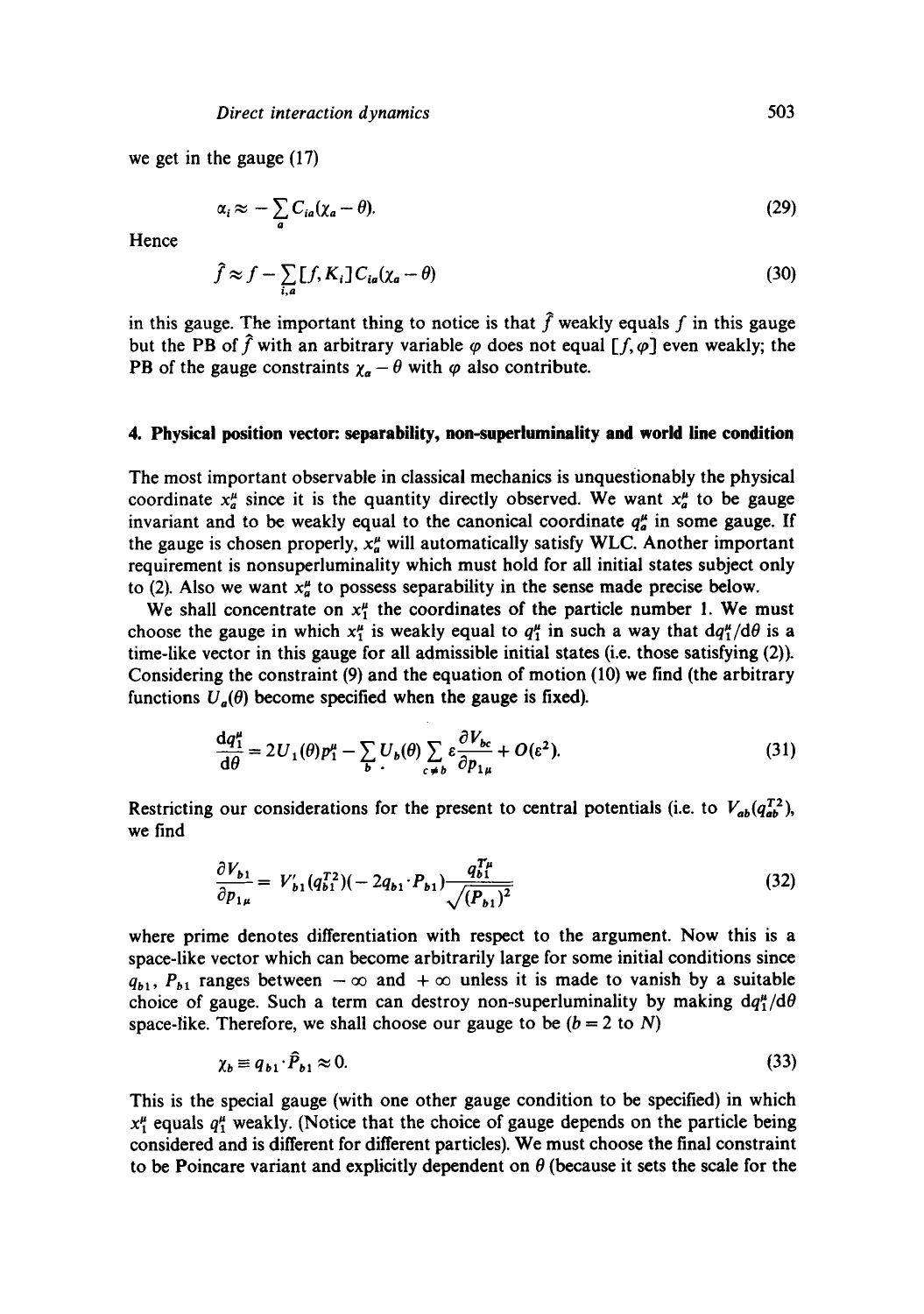time variables  $q_a^0$ ). We choose the constraint

$$
\chi_1 - \theta \approx 0 \tag{34}
$$

where  $[\chi_1, K_b] = 0$  for  $b \neq 1$ . By assumption  $\chi_a$  and  $K_b$  are a second class set for  $a, b = 1$  to N. Then, necessarily,  $\chi_a$  and  $K_b$  are also a second class set for  $a, b = 2$  to N. We now define a dynamical variable  $X_1^{\mu}$  by

$$
X_1^{\mu} = \int d\alpha_2 \cdots d\alpha_N \exp\left(\sum_{i=2}^N \alpha_i L_{K_i}\right) q_1^{\mu} \Delta_1 \prod_{a=2}^N \delta(q_{1a} \cdot \hat{P}_{1a}), \tag{35}
$$

where

$$
(\Delta_1)^{-1} = \int d\alpha_2 \cdots d\alpha_N \exp\left(\sum_{i=2}^N \alpha_i L_{K_i}\right) \prod_{a=2}^N \delta(q_{1a} \cdot \hat{P}_{1a}).
$$
 (36)

Note that  $[X_1^{\mu}, K_b] = 0$  for  $b \neq 1$ .  $X_1^{\mu}$  is as close to gauge invariance as a reparametrization invariant nonconstant quantity can get. It is not an observable by our criterion (only gauge invariant quantities are observables by our criterion) but it takes the same set of values in any gauge because its equation of motion is gauge independent within reparametrization and can be written as

$$
\frac{dX_1^{\mu}}{d\tau_1} = [X_1^{\mu}, K_1] \tag{37}
$$

by defining  $d\tau_1 = U_1(\theta) d\theta$ . We shall use this variable often. We now define the gauge invariant position vector  $x_1^{\mu}$  by choosing a final parametrization gauge. Two particularly simple choices are:

- (1) Synchronous parametrization  $X_1^0 = \theta$  (38)
- (2) Covariant parametrization  $X_1 \cdot \hat{P} = \theta$  (39)

Both choices define the same world line and differ only in parametrization (i.e.  $\tau_1$  of eq. (37)). Considering the former first, we write

$$
x_1^{\mu} = \int_{-\infty}^{\infty} d\alpha_1 \delta_1 \exp(\alpha_1 L_{K_1}) X_1^{\mu} \delta(X_1^0 - \theta)
$$
 (40)

where  $\delta_1$  is defined by

$$
(\delta_1)^{-1} = \int_{-\infty}^{\infty} d\alpha_1 \exp(\alpha_1 L_{K_1}) \delta(X_1^0 - \theta).
$$
 (41)

Similar equations hold for the covariant parametrization. Although the correct position observable is  $x_1^{\mu}$  for many purposes  $X_1^{\mu}$  is easier to discuss. In terms of our standard canonical variables,

$$
X_1^{\mu} = X_1^{\mu} (P_a, P^*, Q^*, Q_1) \tag{42}
$$

The parametrization constraints (38) or (39) fix  $Q_1$  as a function of  $\theta$ . This freedom of choosing the parametrization constraints or gauges is just the freedom of reparametrization because  $\theta$  is an arbitrary parameter. Since  $Q_1$  varies between  $-\infty$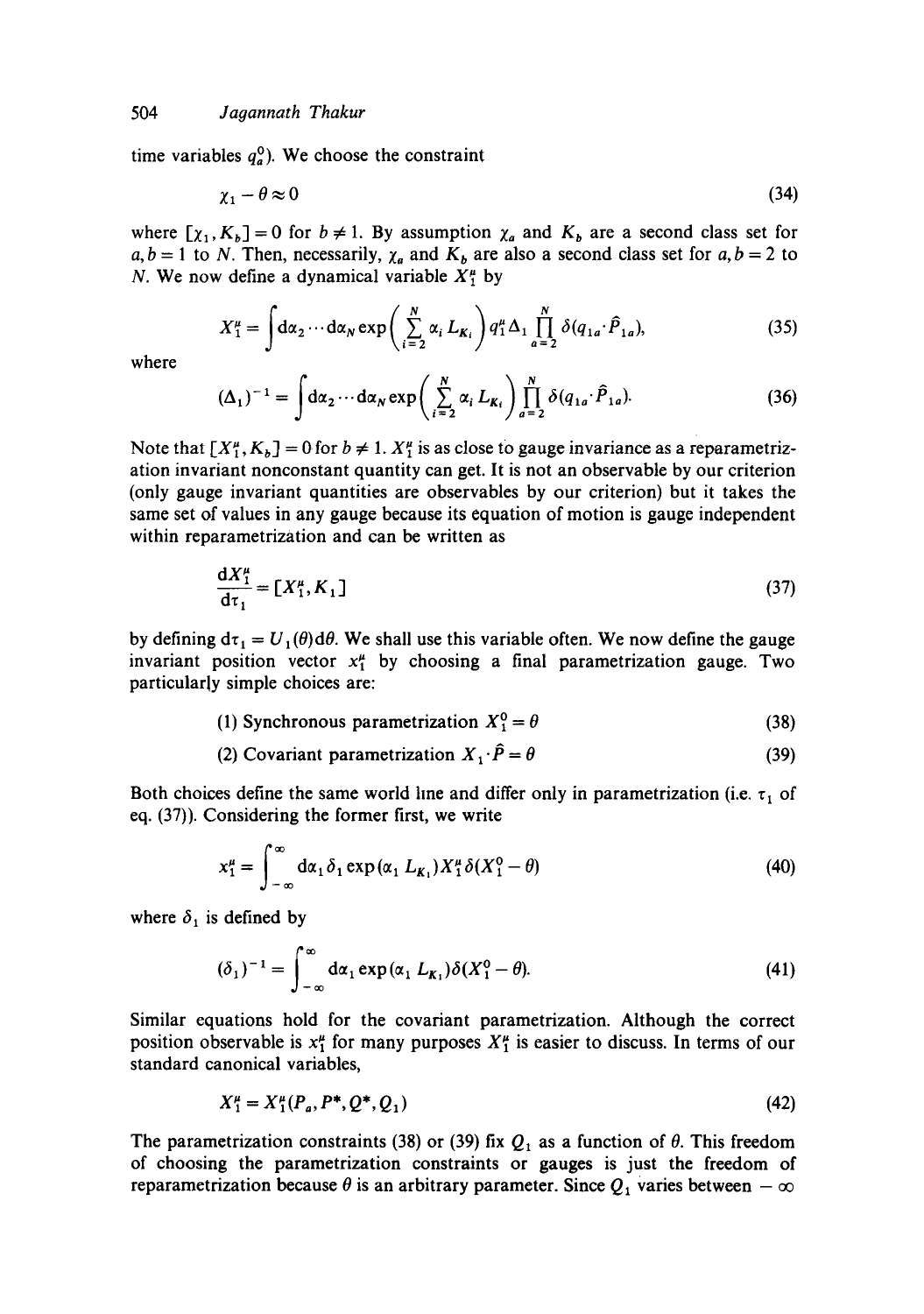#### *Direct interaction dynamics* 505

and  $+ \infty$  monotonically as  $\theta$  varies in the same range,  $X^{\mu}_{\tau}$  takes the same values in all parametrization gauges and contains all the information on dynamics. We notice that  $X^{\mu}_{1}$  is a four vector, has the right behaviour under translations and is separable as we now prove. Notice that the separability is required of  $X_1^{\mu}$  and not of  $x_1^{\mu}$ . In some parametrization gauges (e.g. eq. (39)),  $x_1^{\mu}$  is not separable but the non-separability, resides only in the parametrization and is not significant.

#### 4.1 *Separability*

Let us assume that the system consists of two subsystems  $S_I$  and  $S_{II}$  which do not have any interaction between them. Let the particles 1 to  $N_1$  belong to  $S_1$  and the remaining particles belong to  $S_{II}$ . Let us adopt the notation

$$
\exp\left(\sum_{i=2}^{N} \alpha_i L_{K_i}\right) f = f(\alpha_2, \alpha_3 \cdots \alpha_N),\tag{43}
$$

then

$$
X_1^{\mu} = \int d\alpha_2 \cdots d\alpha_N \Delta_1 q_1^{\mu}(\alpha_2 \cdots \alpha_N) \delta(\chi_2(\alpha_2 \cdots \alpha_N)) \cdots \delta(\chi_N(\alpha_2 \cdots \alpha_N)). \quad (44)
$$

By the assumed separability of the mass shell constraints  $[q_1^{\mu}, K_b] = 0$  if  $b > N_1$  so  $q_1^{\mu}(\alpha_2\cdots\alpha_N)$  is actually independent of  $\alpha_{N_1+1},\cdots\alpha_N$ . This is also true of  $\chi_b(\alpha_2\cdots\alpha_N)$ for  $b \le N_1$ . Thus the  $\alpha$ 's are to be determined by solving the equations

$$
\chi_2(\alpha_2 \cdots \alpha_{N_1}) = 0
$$
  
\n
$$
\chi_{N_1}(\alpha_2 \cdots \alpha_{N_1}) = 0
$$
  
\n
$$
\chi_{N_1+1}(\alpha_2 \cdots \alpha_N) = 0
$$
  
\n
$$
\chi_{N_1}(\alpha_2 \cdots \alpha_N) = 0.
$$
  
\n(45)

In (45), the first  $N_1-1$  equations fix  $\alpha_2 \cdots \alpha_{N_1}$  and hence  $X_1^{\mu}$  since the remaining equations merely serve to pick up a value of  $\alpha_i (i > N_1)$  and give unity after integration of the delta function. The solution for  $\alpha_i (i \leq N_1)$  involve the variables of  $S_1$  only and the variables of  $S_{II}$  which enter the expressions for  $\alpha_i (i > N_1)$  disappear on integration. It is clear that  $X^{\mu}_{\perp}$  does not contain the variables of  $S_{\rm II}$  and is, in fact, exactly what it would be if  $S_H$  did not exist. Notice that  $X_1^{\mu} = q_1^{\mu}$  if the particle 1 is completely free.

#### 4.2 *Nonsuperluminality*

Our construction of the gauge invariant position vector  $x_1^{\mu}$  depends crucially on the choice of the gauge (33). One can check that this gauge is sufficient for monogamous systems interacting via central forces; nonsuperluminality is ensured if the constraints guarantee time-like nature of the canonical momentum of particle 1 i.e. if

$$
m_1^2 + V_1 \ge 0. \tag{46}
$$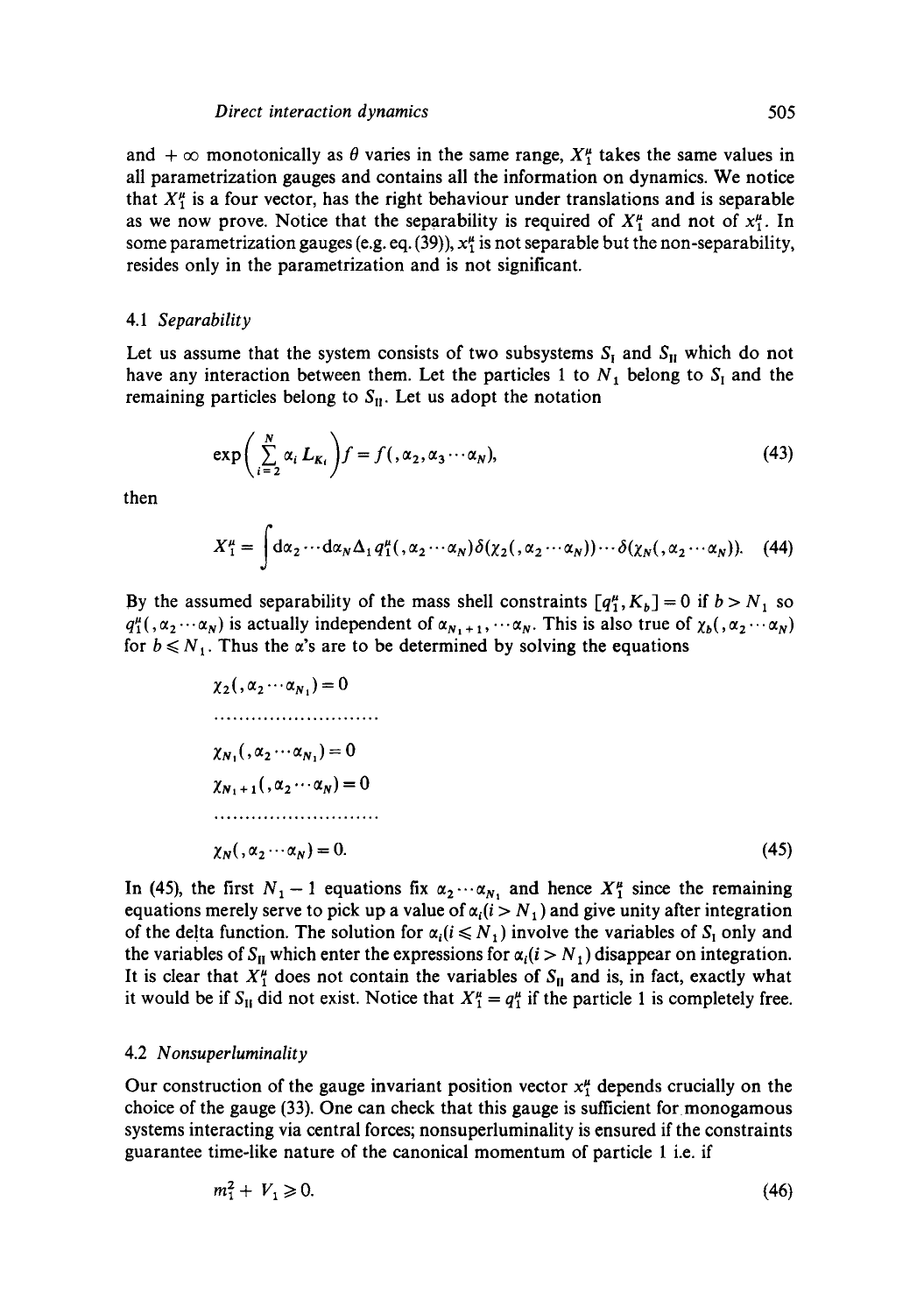## 506 *Jagannath Thakur*

The relevant gauge for the particle a is  $q_{ba} \cdot \hat{P}_{ba} = 0$  (all  $b \neq a$ ). One gauge does not work for all particles and one must have for the purpose of definition, the freedom of choosing different gauges for different particles as far as the construction of physical position vector is concerned. It is for this reason that one has to introduce gauge invariant physical position vectors. We emphasize that nonsuperluminality has not been established for cases more general than one obtaining in monogamous systems. Even for monogamous systems if the potential  $V$  explicitly depends on momenta, a separate investigation is called for. We shall say that a potential is admissible if it ensures nonsuperluminal propagation of particles in the gauge (33). The class of admissible interactions certainly includes 'central potentials' in monogamous systems. Whether a sufficiently wide class of admissible interactions exists for more general systems remains to be found out.

#### 4.3 *World line condition*

We shall explicitly establish WLC for  $x_1^{\mu}$  which states that under infinitesimal canonical transformations generated by a generator of the Poincare group  $x_1^{\mu}$  should transform exactly as expected of a position four vector apart from a translation along its world line. Let us choose the synchronous parametrization (38) (similar result holds for other cases). Let G denote an infinitesimal generator of the Poincare group

$$
G = \varepsilon_{\mu} P^{\mu} + \frac{1}{2} \varepsilon_{\mu\nu} M^{\mu\nu},\tag{47}
$$

where

 $P^{\mu} = \sum_{a} p^{\mu}_{a}, M^{\mu\nu} = \sum_{a} (q^{\mu}_{a} p^{\nu}_{a} - q^{\nu}_{a} p^{\mu}_{a})$ 

We check that

$$
[G, q_1^{\mu}] = \varepsilon^{\mu} - \varepsilon^{\mu\nu} q_{1\nu}.
$$
 (48)

It is obvious by inspection of (35) that

$$
\overline{X_1^{\mu}} = \exp(-L_G)X_1^{\mu} = X_1^{\mu} + [G, X_1^{\mu}]
$$
  
=  $X_1^{\mu} + \varepsilon^{\mu} - \varepsilon^{\mu \nu} X_1^{\nu}$ . (49)

Then

$$
x_1^{\mu} = \int d\alpha_1 \exp(\alpha_1 L_{K_1}) \overline{X_1^{\mu}} \delta(\overline{X_1^0} - \theta) \overline{\delta}_1
$$
  
=  $x_1^{\mu} + \varepsilon^{\mu} - \varepsilon^{\mu \nu} x_{1 \nu} + \delta I^{\mu},$  (50)

where

$$
\delta I^{\mu} = \int d\alpha_1 \exp(\alpha_1 L_{K_1}) X_1^{\mu} [\delta(\overline{X_1^0} - \theta) \overline{\delta}_1 - \delta(X_1^0 - \theta) \delta_1]. \tag{51}
$$

Let us write  $\exp(\alpha_1 L_{K_1})X_1^{\mu} = X_1^{\mu}(\alpha_1)$  and note that

$$
\delta(X_1^0(\alpha_1) - \theta)\delta_1 = \delta(\alpha_1 - \alpha_1^0(\theta)),\tag{52}
$$

and

$$
\delta(\overline{X_1^0} - \theta)\overline{\delta}_1 = \delta(\alpha_1 - \alpha_1^0(\theta) - \delta\alpha_1^0(\theta)),\tag{53}
$$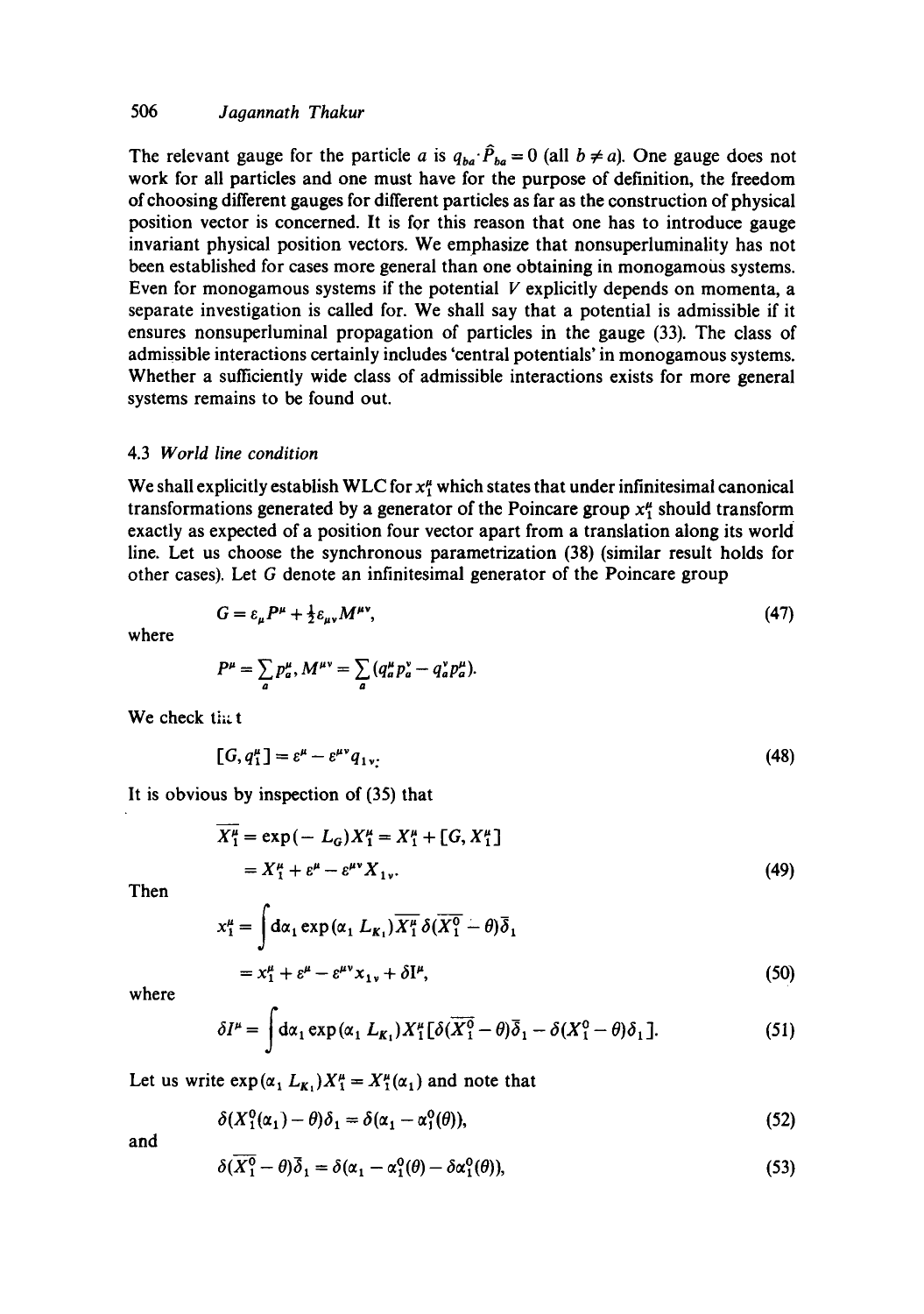SO

$$
\delta I^{\mu} = \frac{-\delta \alpha_1^0(\theta)}{(\mathrm{d}\alpha_1^0/\mathrm{d}\theta)} \frac{\mathrm{d}x_1^{\mu}}{\mathrm{d}\theta}.
$$
 (54)

Equations (50) and (54) constitute the world line condition. We note that as a consequence of the world line condition the classical expression for the electromagnetic current to order e

$$
J^{\mu}(y) = \sum_{a=1}^{N} e_a \int_{-\infty}^{\infty} \frac{\mathrm{d}x_a^{\mu}}{\mathrm{d}\theta} \delta(y - x_a) \mathrm{d}\theta,\tag{55}
$$

is a gauge invariant (in our sense of particle dynamics) four vector.

## **5. An explicit solution**

Let us find out an explicit solution for the two particle case with the harmonic oscillator potential  $V = -\frac{1}{4}\Omega^2 q_T^2$ . First we try to find  $X_1^{\mu}$  defined by (35) which reads in this case

$$
X_1^{\mu} = \int d\alpha_2 \exp(\alpha_2 L_{K_2}) q_1^{\mu} \delta(q \cdot \hat{P}) \Delta_1.
$$
 (56)

It is convenient to go to the following set of centre of mass and relative variables,

$$
\begin{aligned}\nP &= P_1 + P_2 \\
p &= \beta p_1 - \alpha p_2, \alpha + \beta = 1 \\
q &= q_1 - q_2\n\end{aligned}
$$
\n(57)

We do not need to define  $Q$  which is canonically conguate to  $P$ . We take

$$
\alpha = \frac{1}{2} \left( 1 + \frac{m_1^2 - m_2^2}{P^2} \right) \tag{58}
$$

to ensure

$$
K_1 - K_2 = m_1^2 - p_1^2 - m_2^2 + p_2^2 = -2 p \cdot P,
$$
\n(59)

and

$$
K_2 = m_2^2 - \beta^2 P^2 + 2\beta p \cdot P - (p \cdot \hat{P})^2 - p_T^2 + V. \tag{60}
$$

Defining  $f(x_2) = \exp(\alpha_2 L_{K_2})f$ , we write

$$
X_1^{\mu} = \int d\alpha_2 q_1^{\mu}(\alpha_2) \delta(q \cdot \hat{P}(\alpha_2)) \Delta_1.
$$
 (61)

Now  $q \cdot \hat{P}(. \alpha_2) = q \cdot \hat{P} - 2\alpha_2(\beta M - p \cdot \hat{P})$  where we have set  $M = (P^2)^{\frac{1}{2}}$ . Also

$$
\frac{\mathrm{d}q_1^{\mu}}{\mathrm{d}\alpha_2}, (\alpha_2) = [q_1^{\mu}, (\alpha_2), K_2]. \tag{62}
$$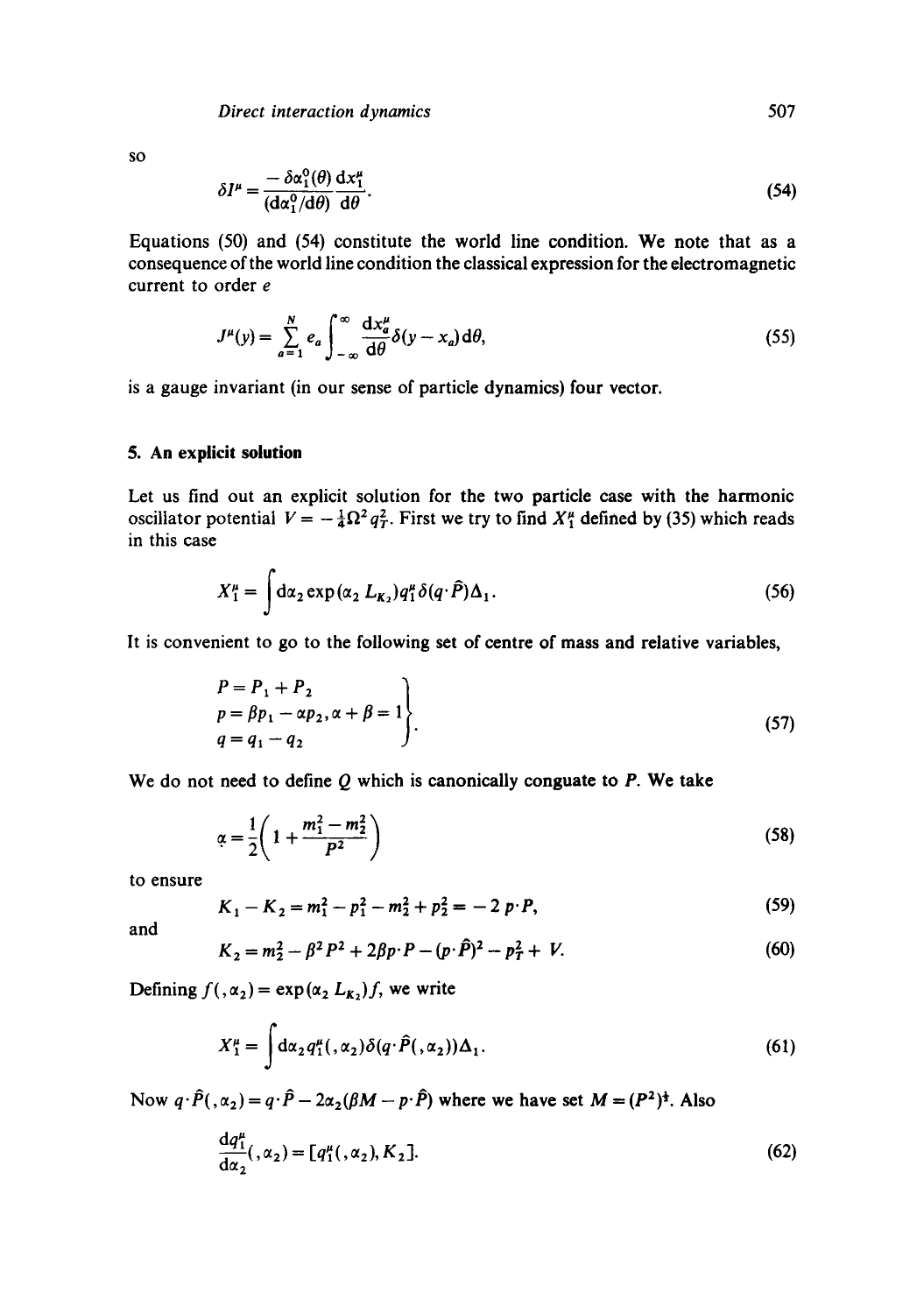The bracket is the canonical transform of

$$
[q_1^{\mu}, V] = -\frac{\partial V}{\partial p_{1\mu}} = V'(q_T^2) 2q \cdot \hat{P} \frac{q_T^{\mu}}{M},
$$
\n(63)

assuming a central potential but not explicitly using the form harmonic oscillator. We also have

$$
[p_T^{\mu}, K_2] = [p_T^{\mu}, V] = V'(q_T^2) 2q_T^{\mu}
$$
\n(64)

Using  $(61)$ - $(64)$  we get

$$
X_1^{\mu} = q_1^{\mu} + \frac{1}{M} \int_0^{q \cdot \hat{P}} d\alpha_2 (p_T^{\mu}(\alpha_2/2(\beta M - p \cdot \hat{P})) - p_T^{\mu}.
$$
 (65)

Let us introduce a fake parameter  $\sigma$  by calling  $p_T^{\mu} = p_T^{\mu}(\sigma)$  and  $q_T^{\mu} = q_T^{\mu}(\sigma)$ . Then  $p_T^{\mu}(\alpha_2)$  = exp( $\alpha_2 L_{K_2}$ ) $p_T^{\mu}$  = exp( $\alpha_2 L_h$ ) $p_T^{\mu} = p_T^{\mu}(\sigma + \alpha_2)$  where we have set  $h = -p_T^2 + V$ . Thus, we may write

$$
X_1^{\mu} = q_1^{\mu} + \frac{1}{M} \int_0^{q \cdot \widehat{P}} d\alpha_2 \bigg( p_T^{\mu} \bigg( \sigma + \frac{\alpha_2}{2(\beta M - p \cdot \widehat{P})} \bigg) - p_T^{\mu}(\sigma) \bigg). \tag{66}
$$

Now, for the harmonic oscillator  $V = -\frac{1}{4}\Omega^2 q_T^2$  we have

$$
\frac{dp_T^{\mu}}{d\sigma} = [p_T^{\mu}, h] = -\frac{1}{2}\Omega^2 q_T^{\mu}
$$
  

$$
\frac{dq_T^{\mu}}{d\sigma} = [q_T^{\mu}, h] = 2p_T^{\mu}.
$$
 (67)

The solution can be written as

$$
q_T^{\mu}(\sigma + \tau) = q_T^{\mu} \cos \Omega \tau + \frac{2p_T^{\mu}}{\Omega} \sin \Omega \tau
$$
  

$$
p_T^{\mu}(\sigma + \tau) = p_T^{\mu} \cos \Omega \tau - \frac{1}{2} \Omega q_T^{\mu} \sin \Omega \tau,
$$
 (68)

Using this solution in (66) and integrating, we get

$$
X_1^{\mu} = q_1^{\mu} + \frac{p_1^{\mu}}{M} \left[ \frac{2(\beta M - p \cdot \hat{P})}{\Omega} \sin \frac{\Omega q \cdot \hat{P}}{2(\beta M - p \cdot \hat{P})} - q \cdot \hat{P} \right]
$$

$$
-(\beta M - p \cdot \hat{P}) \frac{q_1^{\mu}}{M} \left( \cos \frac{\Omega q \cdot \hat{P}}{2(\beta M - p \cdot \hat{P})} - 1 \right). \tag{69}
$$

Let us now calculate  $x_1^{\mu}$ . We use the covariant parametrization. We write

$$
x_1^{\mu} = \int d\alpha_1 \exp(\alpha_1 L_{K_1}) X_1^{\mu} \delta(X_1 \hat{P} - \theta) \delta_1
$$
 (70)

and use

$$
\exp(\alpha_1 \ L_{K_1}) f(X_1^{\mu}) = \exp(\alpha_1 \ L_{K_1 - K_2}) f(X_1^{\mu}). \tag{71}
$$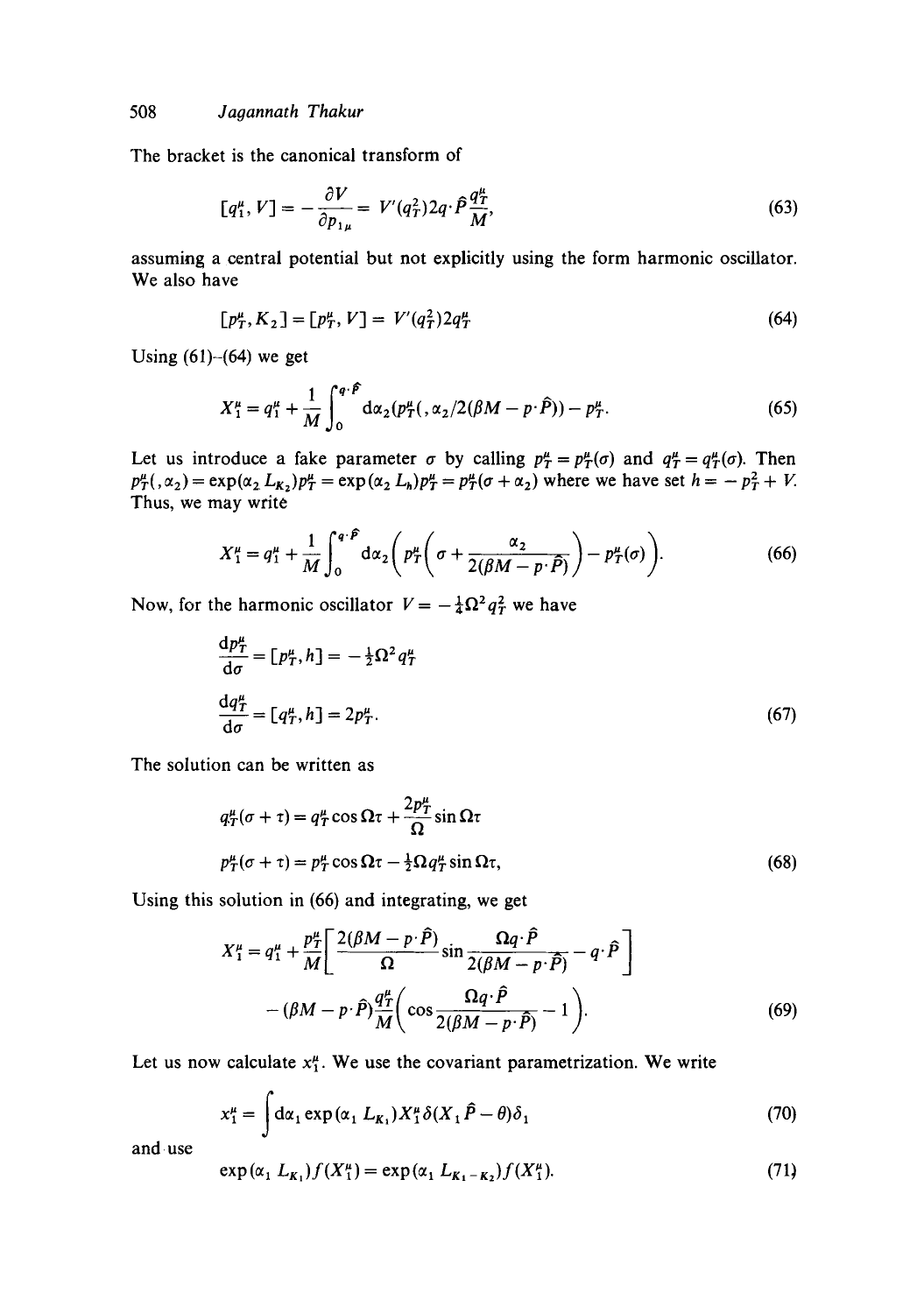Now

$$
\exp(\alpha_1 L_{K_1 - K_2}) q_1^{\mu} = q_1^{\mu} + 2\alpha_1 p_1^{\mu} \tag{72}
$$

and

$$
\exp\left(\alpha_1 L_{K_1-K_2}\right) q \cdot \hat{P} = q \cdot \hat{P} + 2M\alpha_1. \tag{73}
$$

while all other quantities commute with  $K_1 - K_2$ . Collecting everything, we get

$$
x_1^{\mu} = q_1^{\mu} + 2p_1^{\mu} \alpha_1^0 + \frac{1}{M} p_T^{\mu} \left[ \frac{2\gamma}{\Omega} \sin \frac{\Omega \eta}{2\gamma} - \eta \right] + \frac{\gamma q_T^{\mu}}{M} \left[ \cos \frac{\Omega \eta}{2\gamma} - 1 \right]
$$
(74)

where

$$
\gamma = \beta M - p \cdot \hat{P}, \quad \eta = q \cdot \hat{P} + 2M\alpha_1^0, \quad \alpha_1^0 = (\theta - q_1 \cdot \hat{P})/2p_1 \cdot \hat{P}.
$$
 (75)

The combinations of q and p occurring in (74) can be evaluated at any  $\theta$  for a pure state; in particular, they can be evaluated for  $\theta = 0$  without, however, changing the explicit dependence on  $\theta$ . We now restrict initial states to  $q_{a0} \cdot \hat{P} \approx 0$  at  $\theta = 0$  and also put  $p \cdot \hat{P} \approx 0$  (more general initial states give rise to phases in the sinusoidal factors.) We then get

$$
x_1^{\mu} \approx q_{10}^{\mu} + \frac{P^{\mu}}{M} \theta + p_{T0}^{\mu} \frac{2\beta}{\Omega} \sin \frac{\Omega \theta}{2\alpha \beta M} + \beta q_{T0}^{\mu} \left( \cos \frac{\Omega \theta}{2\alpha \beta M} - 1 \right)
$$
 (76)

a result that agrees with a direct calculation from the equations of motion (10) in the gauge

$$
q_a \cdot \hat{P} \approx \theta. \tag{77}
$$

#### **6. Summary**

Relativistic classical mechanics can be set up as a single time formalism with  $N$  first class constraints whose PB vanishes strongly. These constraints are the generators of an N-parameter Abelian group of canonical transformations  $A_N$ . The observables are gauge invariant (i.e.  $A<sub>N</sub>$  invariant) quantities which may in general depend on the evolution parameter  $\theta$ . In particular a position observable can be constructed which meets the requirements of world line condition and separability in all cases and of nonsuperluminality for monogamous systems. This is, in fact, the chief new element of the present work. Three points remain to be taken up. First, we would like to know how to construct physically acceptable constraints for nonmonogamous systems. Second, one would like to verify nonsuperluminality in this case. Finally, we need to know the full electromagnetic current and not just the electromagnetic current to order e that we have constructed in (55).

#### **References**

Balachandran A P, Dominici D, Marmo G, Mukunda N, Nilsson J, Samuel J, Sudarshan E C G and Zacearia F 1982 *Phys. Rev.* D26 3492

Currie D G, Jordan T F and Sudarshan E C G 1963 *Rev. Mod. Phys.* 35 350

Dirac P A M 1949 *Rev. Mod. Phys.* 21 392

Dirac P A M 1964 *Lectures on quantum mechanics* (New York: Yeshiva University)